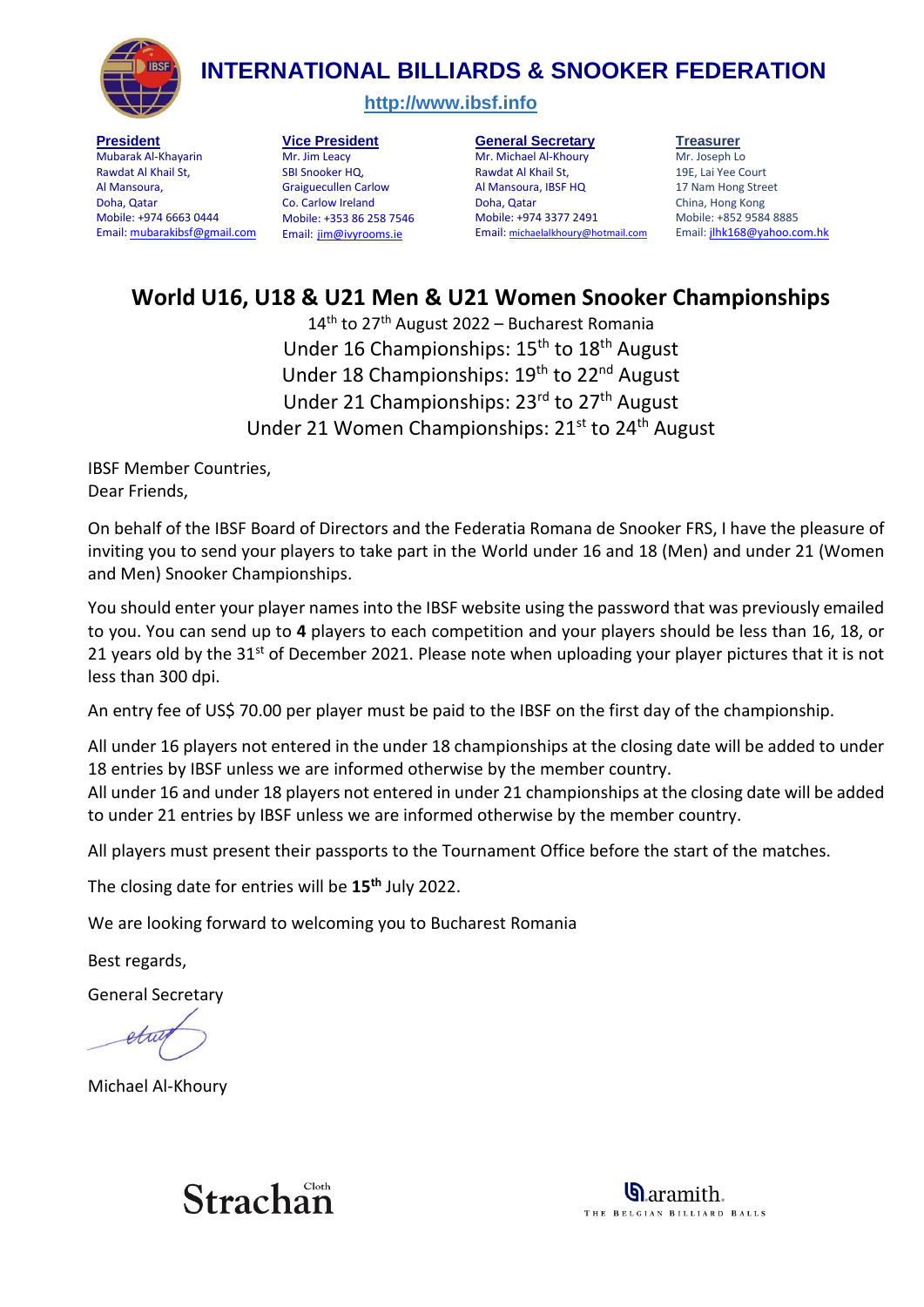### **TOURNAMENT INFORMATION**

| <b>Host association:</b> | Federatia Romana de Snooker            |
|--------------------------|----------------------------------------|
| Host city:               | <b>Bucharest Romania</b>               |
| Dates: From              | $14th$ to 27 <sup>th</sup> August 2022 |

#### **Calendar of Events:**

- Referees and players meeting will take place at the Venue on Sunday the **14thnd August at 7:00 pm** followed by the Welcome ceremony at 8:00 pm.
- Matches of the U16 championship will start on the **15th of August.**
- The finals of the U16 championship will be on the **18th of August.**
- Matches of the U18 championship will start on the **19th of August.**
- The finals of the U18 championship will be on the **22nd of August.**
- Matches of the U21 championship will start on the **23rd of August.**
- The finals of the U21 championship will be on the **27th of August**.
- -
- Matches of the Women U21 championship will start on the **21st of August**
- The finals of the Women U21 championship will be on the **24th of August.**

### **Host Association Contact:**

Mr. Dragos Cozmaciuc Romanian Snooker Federation Sport Director – National Coach Mobile: 0040 722465155 Email: office@snooker.ro Website: www.snooker.ro Facebook: Federatia Romana de Snooker Email address: Federatia Romana de Snooker [office@snooker.ro](mailto:office@snooker.ro)

### Accommodation:

Name of hotel: **Hotel Yesterday**, located 10 minutes' walk from the venue. Web site: - **<https://yesterday.ro/>** The hotel is 20Km from Airport.

### **Hotel rates (Including Breakfast & Taxes):**

Single room: €75.00 per night Double/ Twin room: €85.00 per night

The University and the hotel are located near the Politehnica and Grozavesti metro stations. From here, you can reach the centre of Bucharest, Unirii station in 10 minutes with the subway (3 stops).

### **International Referees:**

**Fourteen (14)** international referees will be invited. 6 Europe, 5 Asia, 1 Africa, 1 Americas, and 1 Oceania.

Remark: Referee nominations must be sent to the regional association. The closing date for referee nominations is 15<sup>th</sup> June 2022.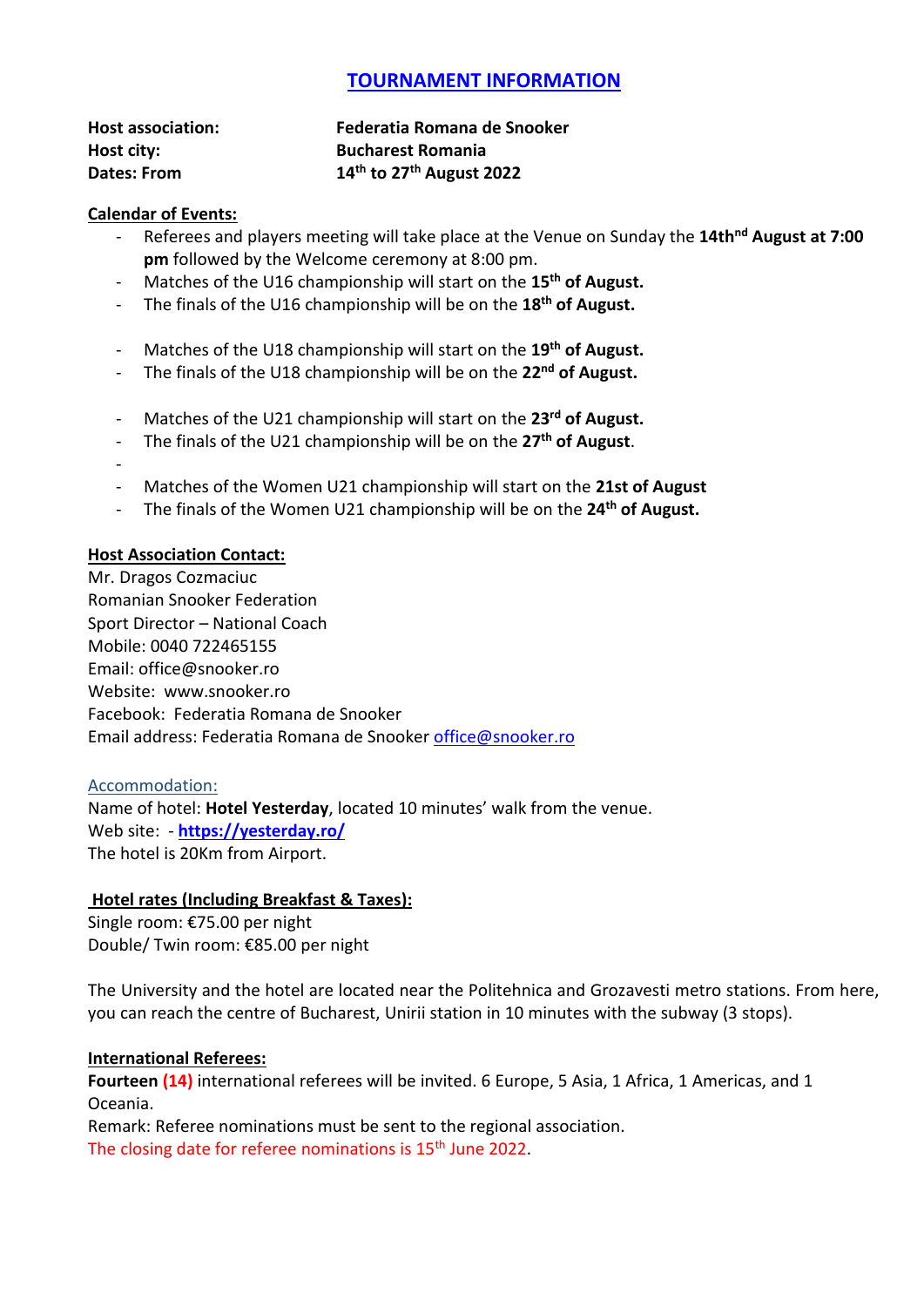Referees' accommodation will be provided on a twin share basis for all International Referees Breakfast and one extra meal allowance to be provided to all International Invited Referees. Accommodation of referees, officials, and guests will be at the University Protocol Hotel, with all meals included.

IBSF will give an extra allowance of US\$ 400.00 to each international referee.

Venue Information: **Venue:** Sports Hall of the Polytechnic University of Bucharest. **Address:** <https://upb.ro/> **Number of match tables:** 10 **Cloth:** IBSF Strachan Superfine **Balls:** Aramith 1G **Scoring system:** Electronic **Type of floor covering:** Carpet **Seating / Number of spectators:** 500

### Travel:

**Name of International airport:** Bucharest International Airport **Travel time** from Airport to Hotel is 35 minutes.

#### **Dress code:**

Please advise your players that the dress code will be strictly adhered to. All players must wear a waistcoat whilst playing.

- Evening dress or dark suit together with waistcoat shall be worn in all sessions of the matches. Long-sleeve shirts buttoned at the wrist, waistcoats, and bow-ties, shall be worn for all matches, save when the venue conditions are hot and humid, and, in which case, certain relaxation to dresscode requirements may be decided thereupon by the Championship Committee.
- Players will be allowed to wear a sponsor's logo on the waistcoat with a maximum size of 100 mm x 40 mm or 80 mm in diameter. The Host NSA will inform players if their logos may be worn during any televised stages of the Championship and that players wear them belonging to the Host NSA's sponsor(s) at no cost to the players.
- The Host NSA will decide the appropriate dress code for any official functions.
- Failure to comply with the prescribed dress code may result in the forfeiture of the match by the players in default.

### Visas:

Visas are required by many countries. Please check with the embassy in your country.

### Transportation:

Upon arriving at Bucharest International Airport (Henri Coandă International Airport), participants will be met by a Romanian Federation representative who will direct them to the bus to travel from the airport to the hotel (and vice versa). The total cost (return) is €20 per person. The hotel is located 20km from the airport,

Approximately 35 minutes by bus.



**Q**aramith. THE BELGIAN BILLIARD BALLS